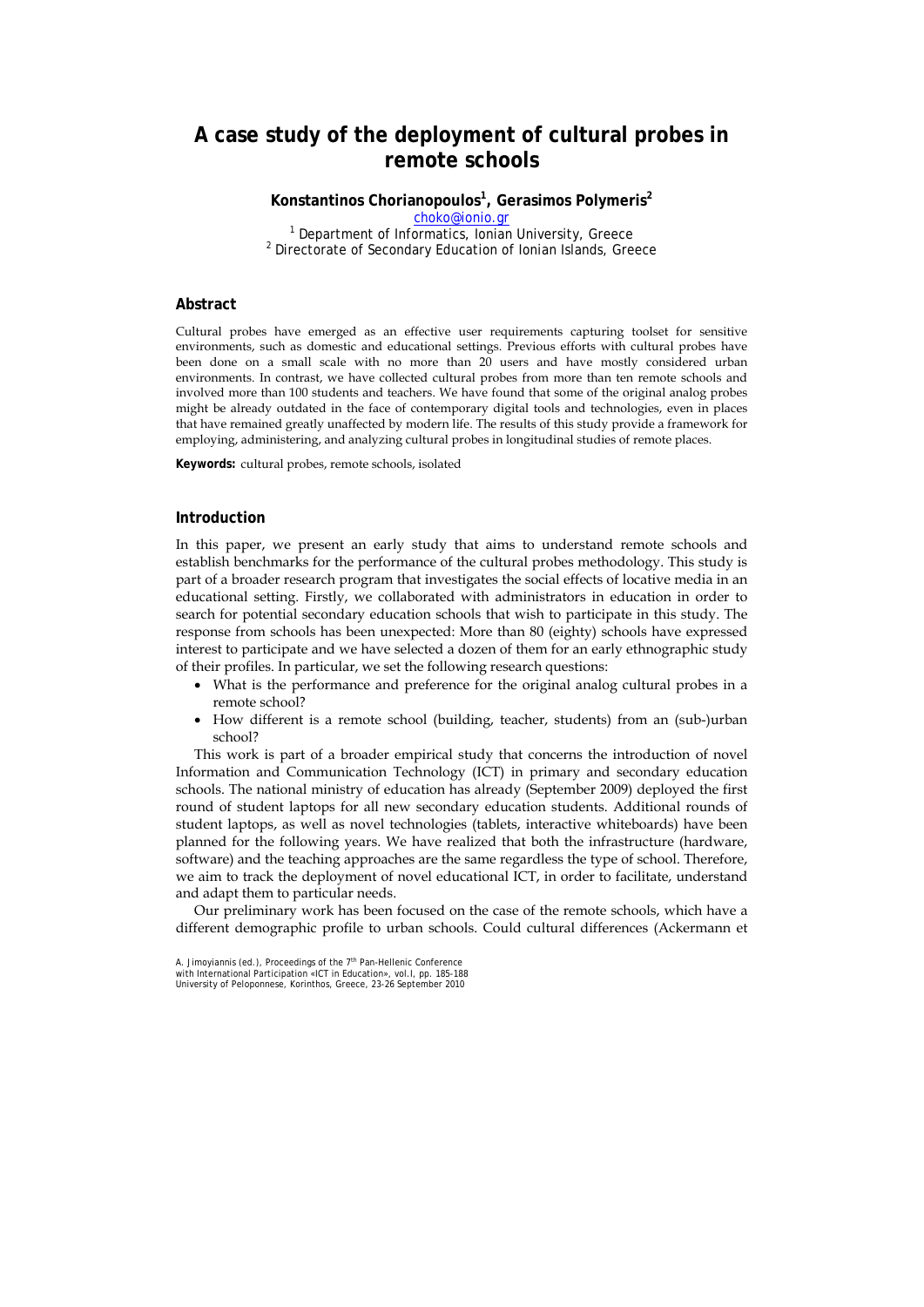al., 2009) require suitable approaches for the introduction of educational ICT (laptops, tablets, interactive whiteboards) in schools? In addition to the research issue of interaction design for marginalized students, we are also concerned about the performance of cultural probes, which have been a very popular technique for gathering user requirements within sensitive environments, such as schools (Wyeth & Diercke, 2006) and living rooms (Oumard et al., 2008). In this paper, we are presenting our methodology and early findings on understanding interaction design with children that live in marginalized geographic areas.

The analysis of the probes is a continuous activity, because the amount of data collected is rather big and most importantly rather unstructured. It has been argued that probes do not lend themselves to any particular method/technique of analysis, but mostly support the design team to put its effort within the context of the users (Gaver et al., 1999). Besides surrounding the designers with completed probes as an inspiration and reminder, affinity diagrams have been a popular open-ended approach for the analysis of ethnographic and qualitative data (Beyer & Holtzblatt, 1999). Nevertheless, previous works have not considered a quantitative aspect of probes. Although cultural probes are inherently qualitative, it might be worthwhile to explore a more statistical approach, such as random sampling of participants and reporting of success rates. We expect that the latter type of reporting might facilitate comparisons between results, since cultural probes have become rather popular in the literature (Boehner et al., 2007).

### **Methodology**

Our methodology consists of decisions for the: a) number and type of participants, b) number and type of cultural probes, and c) types of cultural probes analysis.

In order to select a set of schools and their postal addresses, we posted an open invitation through the secondary education administration office. The initial reaction of the schools was unexpected. As a matter of fact, more than 80 schools have expressed interest. According to the guidelines of the ministry of education there are many schools that might be considered remote, but many of them might not be really disadvantaged. Therefore, we have found that only 30 (thirty) of them are eligible for our sample. As soon as we had contacted 14 schools, which agreed to participate, we stopped making further contacts and we posted the cultural probes packages.

The content of each probes package included the following materials: a) Disposable analog film camera with flash, b) One 30-page folder, c) Scissors and paper-glue, d) Pens and pencil, e) Post-it notes and tape, f) CDR. The probes packages included a welcome letter and instructions for activities. The translated (from Greek) instructions made the following introduction: 'The above materials could be used for recording the experience of being a teacher and/or student in a remote school. Participating teachers (approximately one up to three) are asked to set-up a group of students (approximately five up to ten) and to work toward recording personal and group experiences in the school. The above materials are indicative, and you are strongly encouraged to use any creative means (e.g., video, digital photos, sounds, collage) that reflects your everyday school experience. In the same way, please use and/or adapt the following indicative activities to your own preferences:'

Finally, we provided the following instruction for the timeline and structure of the activities: "Each student and teacher should record experience for one up-to two weeks in his/her free time. You should use nicknames for each entry."

Although, we have been employing several analysis philosophies and methods (e.g. affinity diagrams, personas), in this paper, we report those results that regard our initial research questions. In particular, we have selected to use a simple table that summarizes the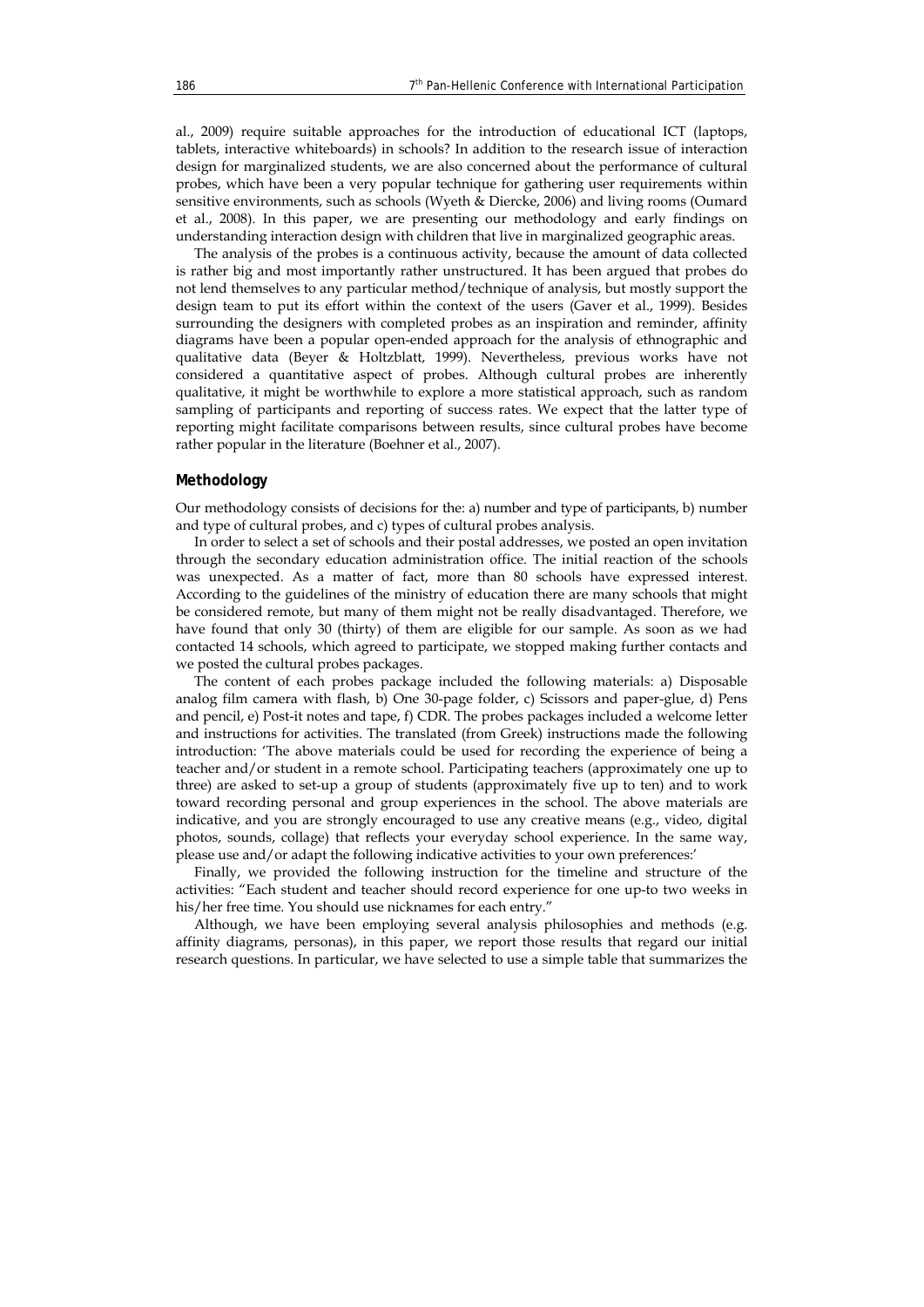performance of the cultural probes and of the general reaction of the schools to this user requirements collection method. Moreover, we have employed personas to represent the profile of a remote school in a comprehensive way. Finally, we are providing a few quotes and photos, which might be indicative of the daily life experience. In ongoing work, we have been repurposing a selected set of photos into StoryCubes, which we plan to deploy during a second round of user requirements at the end of a collaboration session between two schools.

# **Results**

Despite the initial enthusiasm, most schools had been rather slow to receive, process, and return the cultural probes. Most schools confirmed the receipt of the probes after more than a week. On average we received most cultural probes packages back within six weeks, but in two cases, it took more than nine weeks. Notably, only one school returned the probes during the suggested timeframe (two weeks after receipt).

Notably, the travel connection between remote islands (even those belonging to the same group) is usually not possible by public transportation. In addition, we realized that majority of teachers on remote schools rarely stay there for more than a couple of years. The short stay of teachers might be an additional parameter to consider during the introduction of novel ICT. Moreover, the trend of closing down remote schools has been continuing. As a matter of fact, one of the schools in our study has closed down before the beginning of the next school year. Fortunately, the closing of schools is a measure applied mostly to mainland schools, in cases where transfer of students to other villages is feasible.

| Cultural probes           | <b>Schools reaction</b>     |
|---------------------------|-----------------------------|
| Open invitation           | 80 schools                  |
| Eligible                  | 30 schools                  |
| Agreed and submit         | 14 schools                  |
| Returned probes (on time) | $12$ schools $(1)$          |
| Average return time       | 6 weeks                     |
| Latest probe return       | 10 weeks                    |
| Never returned anything   | 2 schools (one closed down) |
| Popular probe techniques  | Photos                      |
| Other popular probes      | Layout of school, diary     |
| Ignored probes            | Maps, video, collage        |
| Unexpected probe          | Teachers interview          |
| Reasons for dropping-out  | Teacher has moved-out       |
| Digital probes (photos)   | 4 schools                   |

| Table 1. Summary of the performance of the cultural probes methodology for remote |  |
|-----------------------------------------------------------------------------------|--|
| schools                                                                           |  |

# **Conclusion and ongoing research**

At this point of time, the first phase of the project, which regards, a broad user requirements collection and understanding, has been concluded, and the project has moved onto the second phase. So far, two pairs of schools have been selected to continue in the second phase of the project, which regards distant collaboration on a common project. For this purpose, the schools have been asked to choose any project theme that is of mutual interest. Moreover, schools have been asked to use any communication medium for sharing files and coordinating with their remote partners.